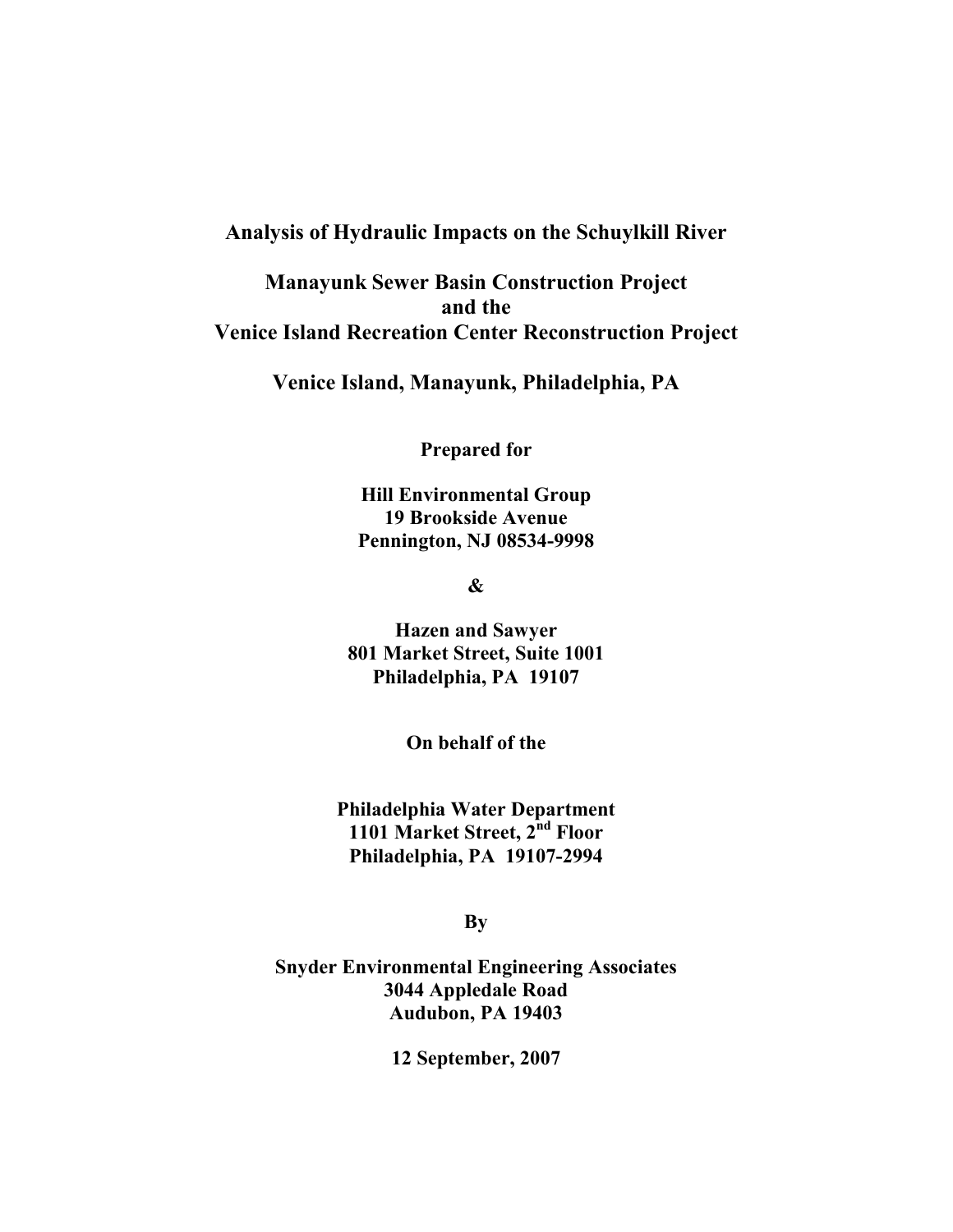# Prepared by

# Jerry K. Snyder, P.E., DEE Snyder Environmental Engineering Associates 3044 Appledale Road Audubon, PA 19403

Signature of Engineer

9/12/07 Jerry K. Snyder, P.E., DEE<br>Date Typed Name

Professional Engineer's Seal PE-032686-E

PA PE License No.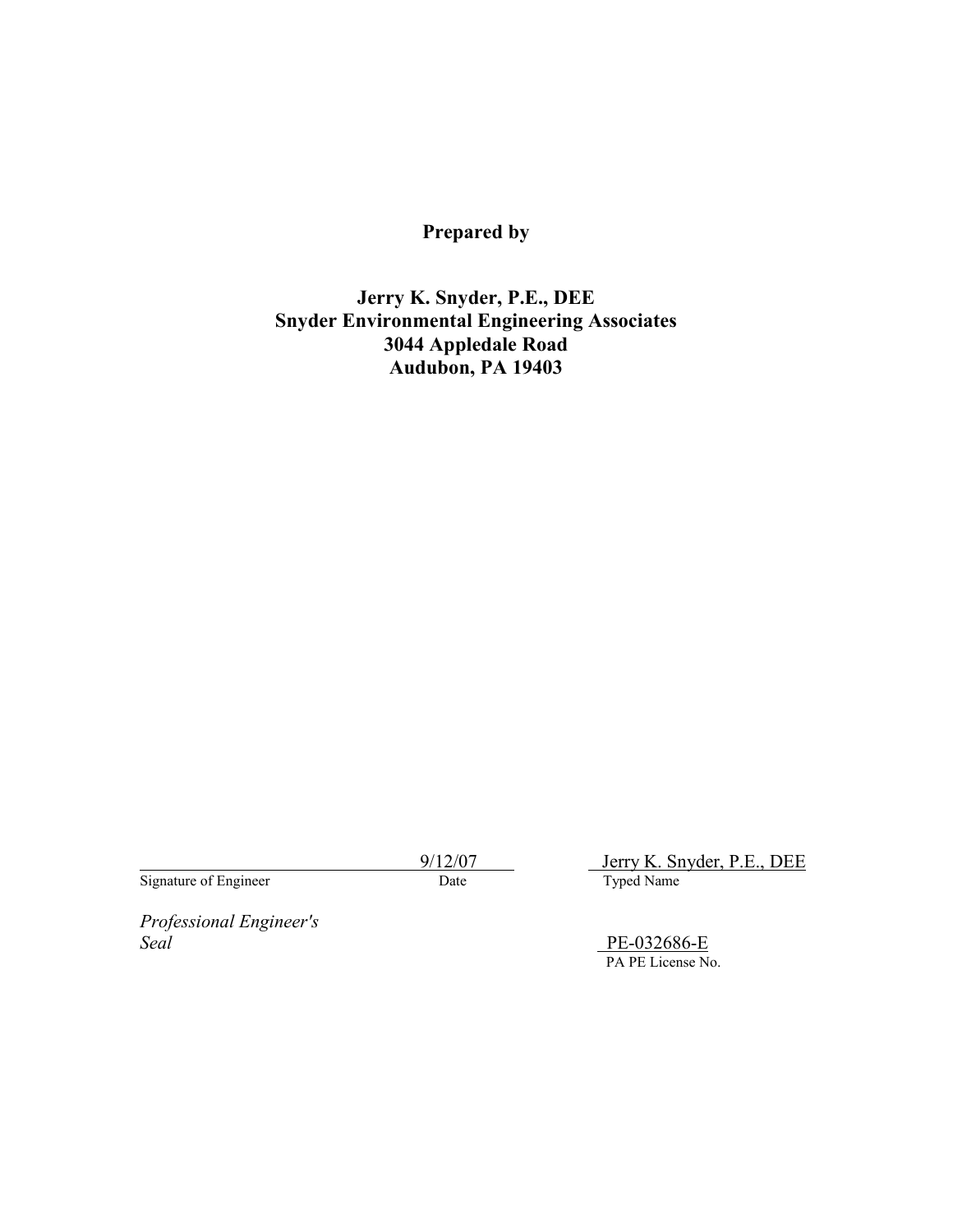## TABLE OF CONTENTS

Executive Summary Introduction and Background Purpose Methods Calibration to Existing Conditions Proposed Future Conditions Summary and Conclusions References

List of Tables

| Table 1 | <b>Cross-Section Stations and Distances</b>                              |
|---------|--------------------------------------------------------------------------|
| Table 2 | Calibration to 100-year Flood Flow in Schuylkill River                   |
| Table 3 | Water Surface Elevations for Existing and Future Conditions at 100-year  |
|         | Flood Flow                                                               |
| Table 4 | Water Velocities for Existing and Future Conditions at 100-year Flood    |
|         | Flow                                                                     |
| Table 5 | Shear Stresses for Existing and Future Conditions at 100-year Flood Flow |

List of Figures

| Figure 1 | Site Map of Venice Island                                            |
|----------|----------------------------------------------------------------------|
| Figure 2 | Floodwater Elevations used for Model Calibration                     |
| Figure 3 | Section 71669 Lock Street Centerline, Eastern Edge of Construction   |
| Figure 4 | Section 71728 Future Head House Location                             |
| Figure 5 | Section 71830 Mid-Site Location, Middle of Parking Lot               |
| Figure 6 | Section 72061 Mid-Site Location, West Side of Parking Lot            |
| Figure 7 | Section 72174 Future Performing Arts Center Site                     |
| Figure 8 | Section 72579 Future Parking Lot, Western Extent of Proposed Project |
| Figure 9 | Profile of Water Surface Calibration to 100-year Flow, Existing      |
|          | Conditions                                                           |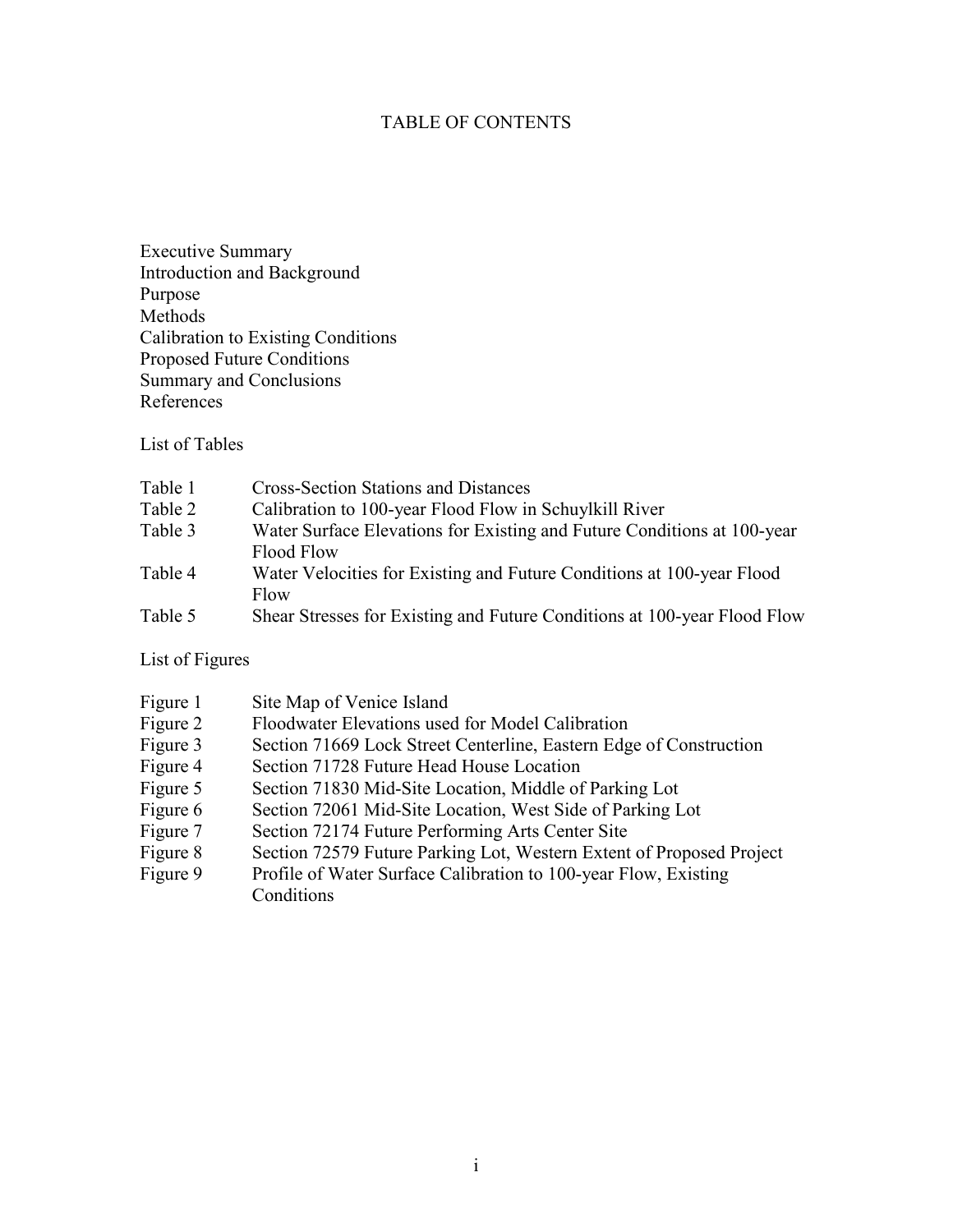#### Executive Summary

A Flood Hazard Analysis was performed to determine the potential impacts of the proposed Manayunk Sewer Basin Construction Project and the Venice Island Recreation Center Reconstruction Project on Venice Island, Manayunk, Philadelphia, PA.

The analysis used the HEC-RAS (River Analysis System) computer model and crosssections from a Flood Insurance Study (FIS) for Philadelphia, PA by the Federal Emergency Management Agency (FEMA, 1996). Four (4) cross-sections were added to provide more detail in the proposed project area, between Lock Street and Cotton Street. The model included a 4,000 foot segment of the Schuylkill River.

The HEC-RAS model was calibrated to the 100-year water surface elevations established in the 1996 FIS. The 100-year flood flow in the Schuylkill River is 109,000 cubic feet per second (cfs). Future conditions were modeled by modifying the cross-sections to represent proposed conditions. The maximum increase in water surface elevation upstream from the project site was 0.01 feet (less than 1/8 inch). The maximum increase in velocity and shear stress were 0.71 feet per second (fps) and 0.02 pounds per square foot (psf) respectively. The changes in water surface elevation, velocity and shear stress between existing and future conditions were less than the error of model prediction. Therefore the proposed projects will result in no significant impact to the flooding potential in the Schuylkill River under 100-year flood conditions.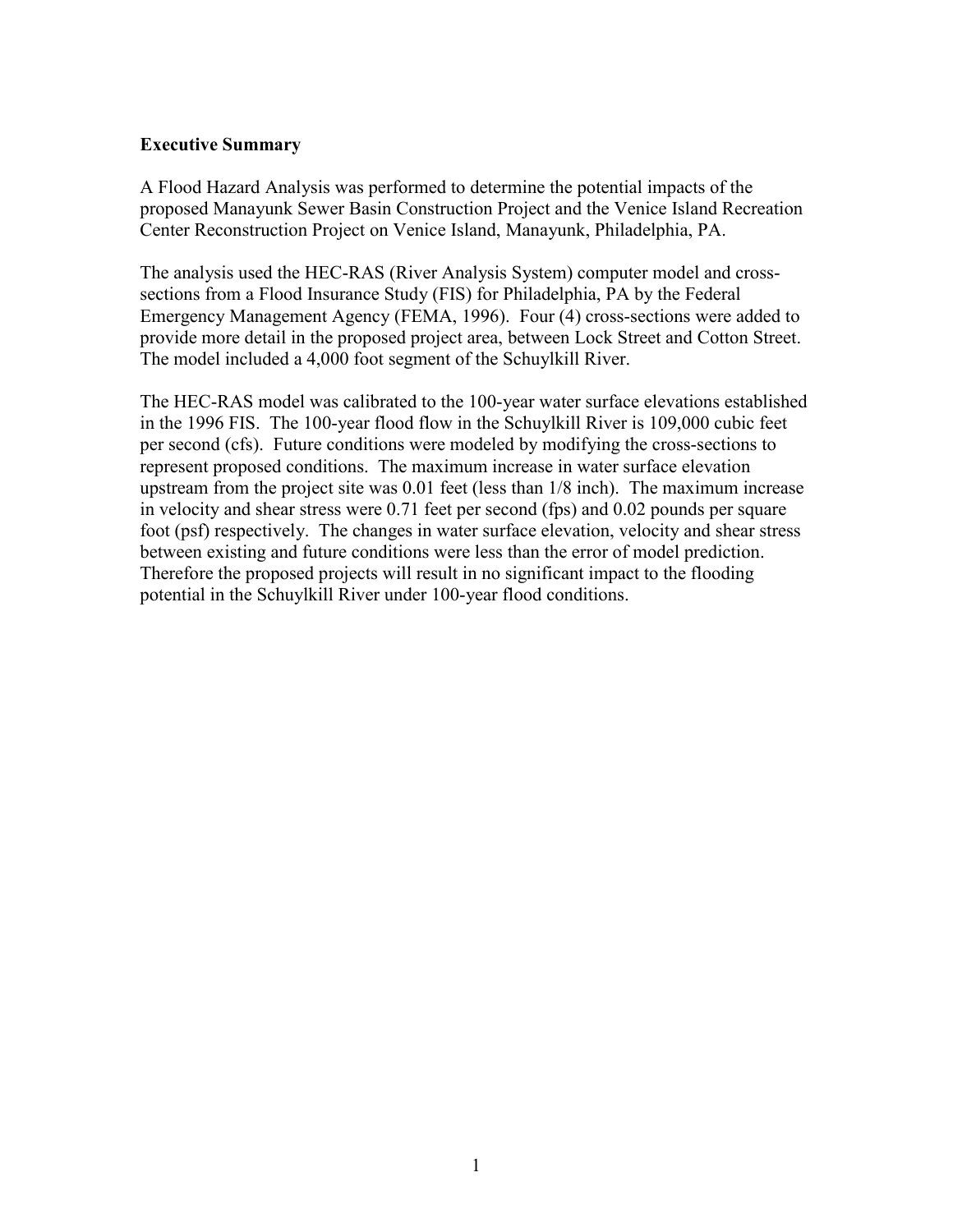#### Introduction and Background

The Upper Schuylkill East Side Interceptor (42" diameter) conveys separate sanitary sewer along the north side of the Schuylkill River, crossing the Manayunk Canal at the west end of Venice Island through a siphon and traveling the length of the island before crossing back over to the mainland area of Manayunk at the Lock Street Bridge. Due to chronic surcharging in the Manayunk area during wet weather flow periods, a relief overflow that discharges into the Schuylkill River was constructed at Main Street and Shurs Lane  $(R_20)$ . The interceptor has a slotted overflow, approximately 2'-6" wide by 6'-0" long, that is located 1" above the crown of the pipe, enabling the surcharging sewage to overflow into a storm outlet structure and discharge into the Schuylkill River. The Philadelphia Water Department (PWD), under it's Combined Sewer Overflow Long Term Control Plan, has committed to the elimination of the relief overflow at R\_20.

The proposed site for the Manayunk CSO detention facility is on the eastern end of Venice Island, between Cotton Street and Lock Street in the Manayunk section of the City. Venice Island is a small body of land that is approximately 1.8 miles long, varies in width from 180' – 600' and is situated between the Schuylkill River and the Manayunk Canal. The eastern end of Venice Island has the following land uses:

- 1. Commercial/industrial Connelly Container has a vacant 3 acre site west of the Cotton Street Bridge that is slated to be a condominium development by Realen Properties.
- 2. Recreational The Philadelphia Department of Recreation owns and operates the Venice Island Recreation Center Building and surrounding facilities that include a playground, hockey court, basketball court and swimming pool.
- 3. Parking The Manayunk Development Corporation leases and operates a  $200\pm$  car parking lot that provides off-street parking for the Main Street shopping district.
- 4. Railroad Norfolk Southern owns & operates a railroad track system that runs along the northern side of Venice Island, parallel to the Manayunk Canal, and crosses over the Schuylkill River at the southern tip of the island. Norfolk Southern provides regular service to the remaining industry located on Venice Island – Smurfit-Stone, which is located on the western end of the island.

Over the years, the Manayunk Canal has fallen into a state of disrepair and is no longer considered navigable. At the southern end of the canal, the inoperable lock system and an on-grade concrete slab bridge at Lock Street prevent the use of the canal, except for the smallest of recreational boats. The Venice Island Recreation Center Building, playground, pool and hockey/basketball courts appear to be in fair to poor condition. The parking lot, which takes up a majority of the land in the eastern end of Venice Island, is in serviceable condition, although there are areas where the bituminous is beginning to break up and/or settle. Along the southern edge of the parking lot, there is a steep bank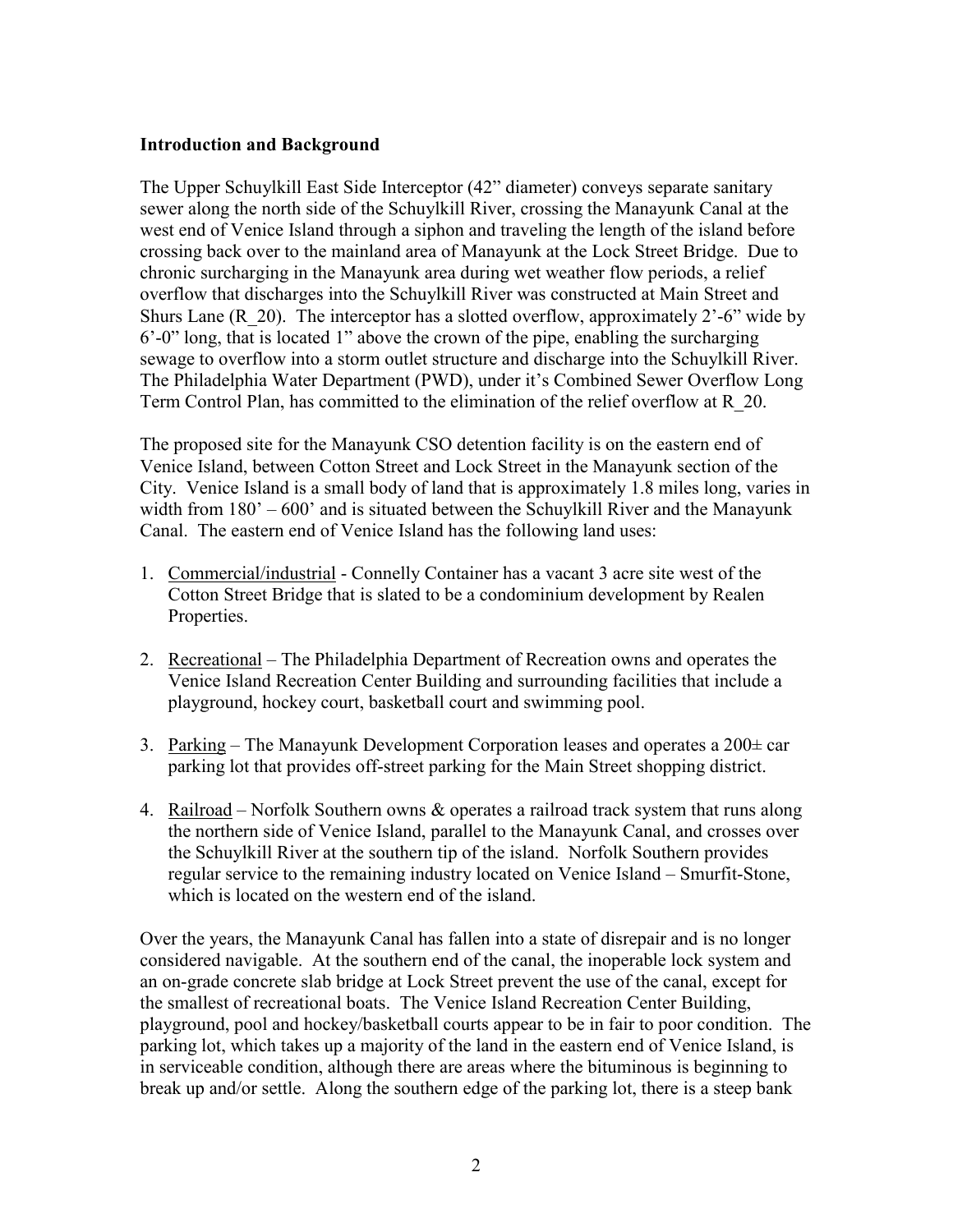down to the Schuylkill River that consists of an abundance of mature trees and vegetative overgrowth that obscures the view of the Schuylkill River during the growing season.

# Project Scope and Purpose

The Philadelphia Water Department (PWD), in partnership with the Philadelphia Recreation Department, the Manayunk Development Corporation (MDC), various community groups and interested parties is planning an ambitious project that will transform and increase the aesthetic value of the project site on Venice Island along the Schuylkill River. The proposed project includes the following:

- The demolition of the Recreation Department's Venice Island recreation building and all recreation facilities in order to construct the PWD'S CSO basin and Head House as required by it's Long Term Control Plan.
- The construction of a temporary parking lot at the site of existing recreation facilities to temporarily replace the existing parking lot.
- The construction of the Venice Island CSO Basin and Head House that will retain combined sewer overflow during significant rainstorm events, preventing surcharging and/or discharges to the Schuylkill River. The tank will be located below grade in the area of the existing parking lot between Lock Street and Rector Street. The proposed Head House will be located near the Lock Street end of the island. The PWD'S proposed Head House will house the mechanical equipment associated with the CSO Basin as well as provide access to the interior of the CSO Basin.
- The construction of a performing arts center to replace the existing recreation building, along with a new children's play area, spray ground, basketball court and hockey rink.
- The construction of a parking lot to connect the Cotton and Lock Street bridges to replace the existing parking lot.
- The construction of site landscaping and lighting to allow the site to be a safe and attractive destination for the community.

Since, by necessity, the proposed projects will be constructed within a 100-year floodplain the impact of this proposed development on the 100-year floodplain must be quantified. The purpose of this hydraulic analysis is to quantify the potential impacts of the proposed project on water surface elevations in the Schuylkill River under 100-year flood flow conditions.

## **Methods**

The Philadelphia Flood Insurance Study (FEMA, 1996) is the basis for the water surface profiles developed in this study. The original FIS was developed using the HEC-2 computer model (USACE, 1991). The HEC-2 model has been replaced by the HEC-RAS (River Analysis System) model.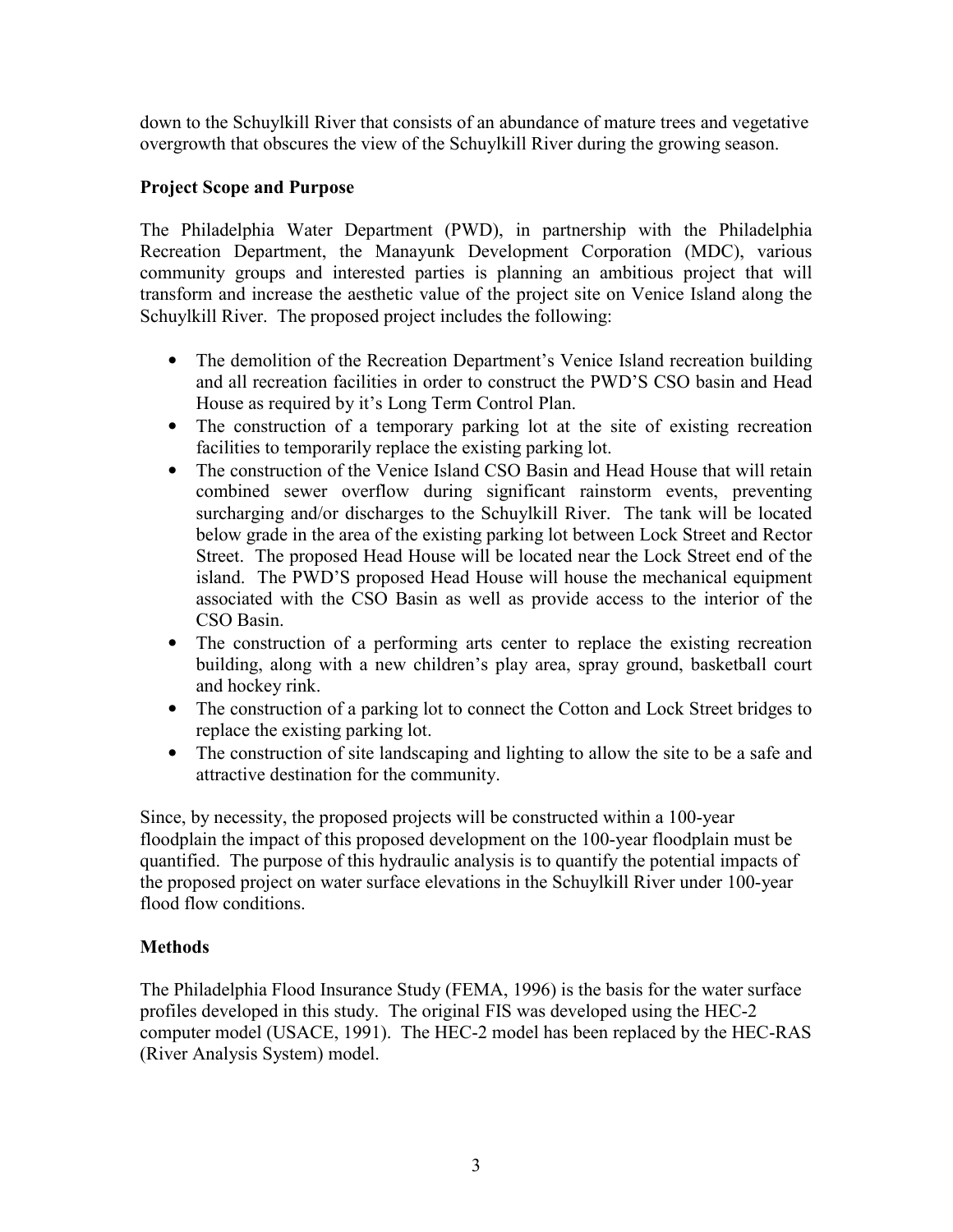HEC-2 and HEC-RAS are 1-dimensional hydraulic models capable of simulating steadystate and dynamic (time-varying) flow conditions. HEC-RAS is well accepted by FEMA for the establishment of floodplain limits in Flood Insurance Studies (FISs) and Flood Insurance Rate Maps (FIRMs). The original HEC-2 computer model input used to generate the Philadelphia Flood Insurance Study (FIS) was purchased from FEMA's contractor, Dewberry & Davis. The HEC-2 model input was converted to HEC-RAS input format and the computations were done using the HEC-RAS program.

The numbering of the river cross-section stations in the Philadelphia FIS represents the distance, in feet, upstream from the confluence of the Schuylkill River and the Delaware River. The section of the Schuylkill River that is modeled in this study extends from station 70869 to 74545. The HEC-RAS model displays the results in terms of channel distance. Channel distance is referenced to the most downstream station (i.e., station 70869) being 0 feet. Both station values and channel distance increase in the upstream direction. Table 1 lists the stations, channel distances, and descriptions used in the HEC-RAS model. Figure 1 displays the cross-section locations across the project site.

## Calibration to Existing Conditions

The Philadelphia FIS (USACE, 1996) is the basis for the hydraulic model calibration. The floodwater elevations established in the FIS are shown in Figure 2. The 100-year flow rate in the Schuylkill River of 109,000 cfs was used as the design flow rate.

The model included a 4,000 foot segment of the Schuylkill River. Only one (1) crosssection from the original Philadelphia FIS (station 72061) crossed the project area. Therefore, five (5) cross-sections were added to those used in the Philadelphia FIS to provide more detail for the hydraulic model in the proposed project area, between Lock Street and Cotton Street. The six (6) cross-sections passing through the proposed project area are shown in Figures 3 through 8. These figures show both existing and proposed ground elevations as well as the water surface at the 100-year flow in the Schuylkill River.

Figure 9 shows the model calibration to existing conditions over the modeled domain (section 70869 to 74545). The model was calibrated to the 100-year flow profile in the Philadelphia FIS. The three vertical bars in Figure 8 represent three bridges across the Schuylkill River; the Conrail (Reading) RR Bridge at station 71331, the Conrail (Penn Central) RR Bridge at station 73707, and the Green Lane Bridge at station 74186.

The hydraulic model was calibrated by adjusting the entrance and exit coefficients through the bridge openings and the Manning "n" values in the River channel and over banks. Computer runs were performed at the original USACE vertical datum (NGVD 1929). A value of 5.71 feet was subtracted from the modeled elevation values to convert to Philadelphia datum for comparison with site elevations.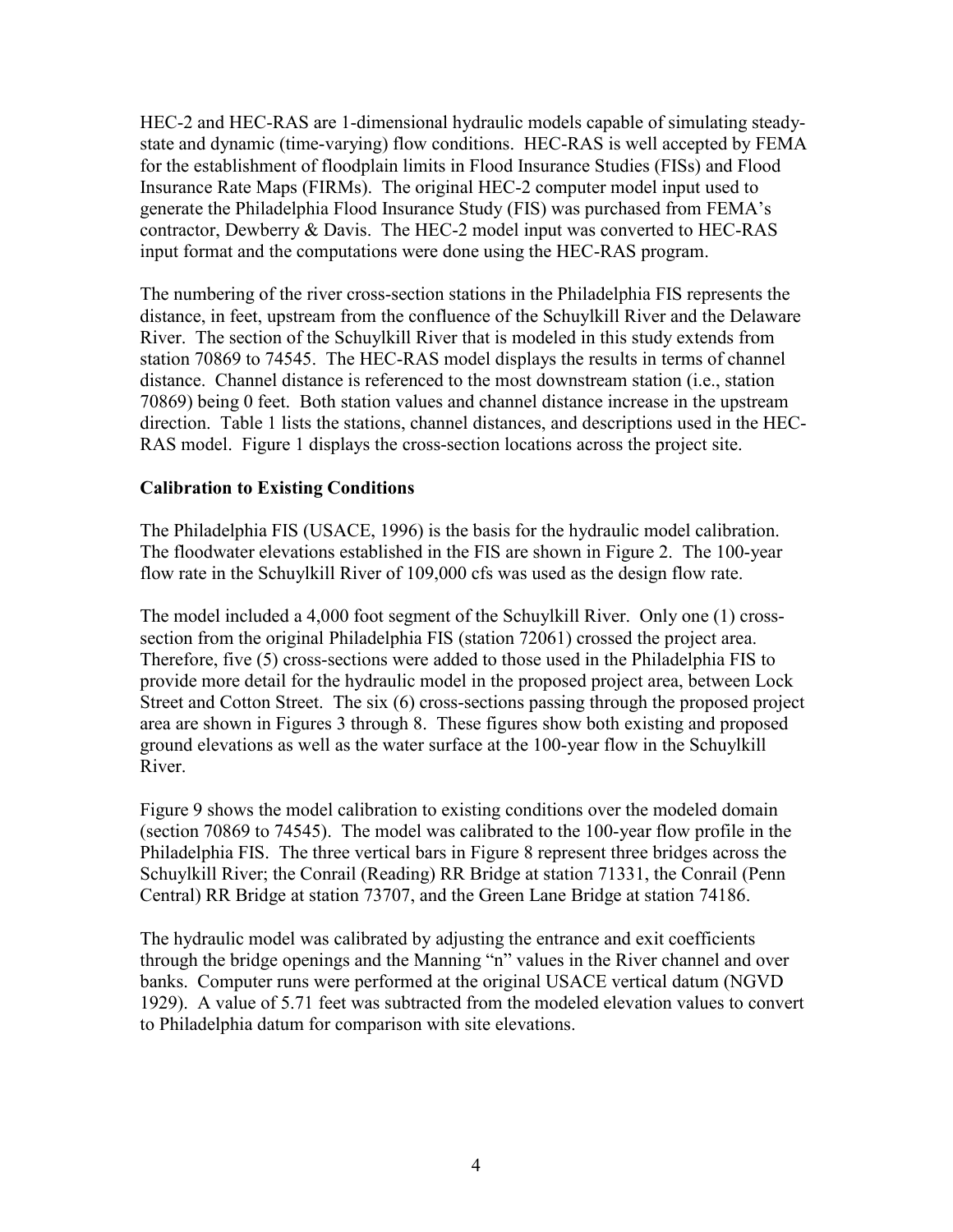| <b>Table 1 Cross-section Stations and Distances</b> |                 |                                                                                                                     |  |  |
|-----------------------------------------------------|-----------------|---------------------------------------------------------------------------------------------------------------------|--|--|
|                                                     | Main Channel    |                                                                                                                     |  |  |
| <b>River Station</b>                                | <b>Distance</b> | Description                                                                                                         |  |  |
| Feet                                                | Feet            |                                                                                                                     |  |  |
|                                                     |                 | Upper Boundary of Modeled Section,                                                                                  |  |  |
| 74545                                               | 3676            | Upstream Transition to Green Lane Bridge                                                                            |  |  |
| 74224                                               | 3355            | Upstream face of Green Lane Bridge                                                                                  |  |  |
| 74186                                               | 3317            | Green Lane Bridge Centerline                                                                                        |  |  |
| 74148                                               | 3279            | Downstream face of Green Lane Bridge                                                                                |  |  |
| 73933                                               | 3064            | Downstream Transition of Green Lane Bridge and<br>Upstream Transition of Conrail (Penn Central) RR<br><b>Bridge</b> |  |  |
| 73739                                               | 2870            | Upstream face of Conrail (Penn Central) RR Bridge                                                                   |  |  |
| 73707                                               | 2838            | Conrail (Penn Central) RR Bridge Centerline                                                                         |  |  |
| 73675                                               | 2806            | Downstream face of Conrail (Penn Central) RR<br><b>Bridge</b>                                                       |  |  |
| 73395                                               | 2526            | Downstream Transition of Conrail (Penn Central)<br><b>RR Bridge</b>                                                 |  |  |
| 72666                                               | 1797            | <b>Cotton Street Centerline</b>                                                                                     |  |  |
| 72579                                               | 1710            | Parking Lot - Western extent of construction                                                                        |  |  |
| 72174                                               | 1305            | Proposed Performing Arts Center                                                                                     |  |  |
| 72061                                               | 1192            | Mid-site – West side of parking lot                                                                                 |  |  |
| 71830                                               | 961             | Mid-site - Middle of parking lot                                                                                    |  |  |
| 71728                                               | 859             | Proposed Head House Location                                                                                        |  |  |
| 71669                                               | 800             | Lock Street Centerline - Eastern edge of<br>construction                                                            |  |  |
| 71537                                               | 668             | Upstream Transition to Conrail (Reading) RR<br><b>Bridge</b>                                                        |  |  |
| 71341                                               | 472             | Upstream Face of Conrail (Reading) RR Bridge                                                                        |  |  |
| 71331                                               | 462             | Conrail (Reading) RR Bridge Centerline                                                                              |  |  |
| 71321                                               | 452             | Downstream Face of Conrail (Reading) RR Bridge                                                                      |  |  |
| 70869                                               | $\mathbf 0$     | Lower Boundary of Modeled Section,<br>Lower Transition from Conrail (Reading RR) Bridge                             |  |  |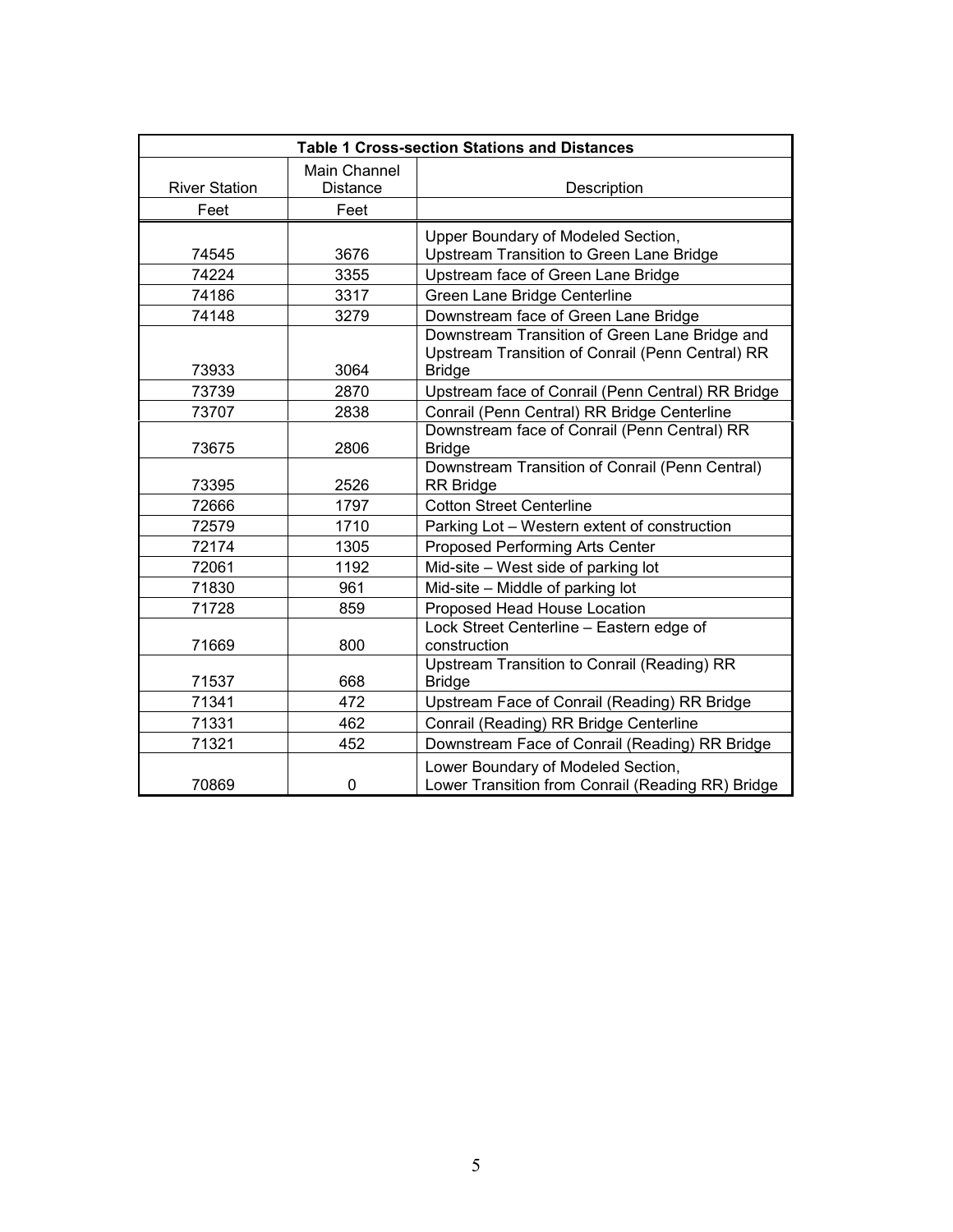

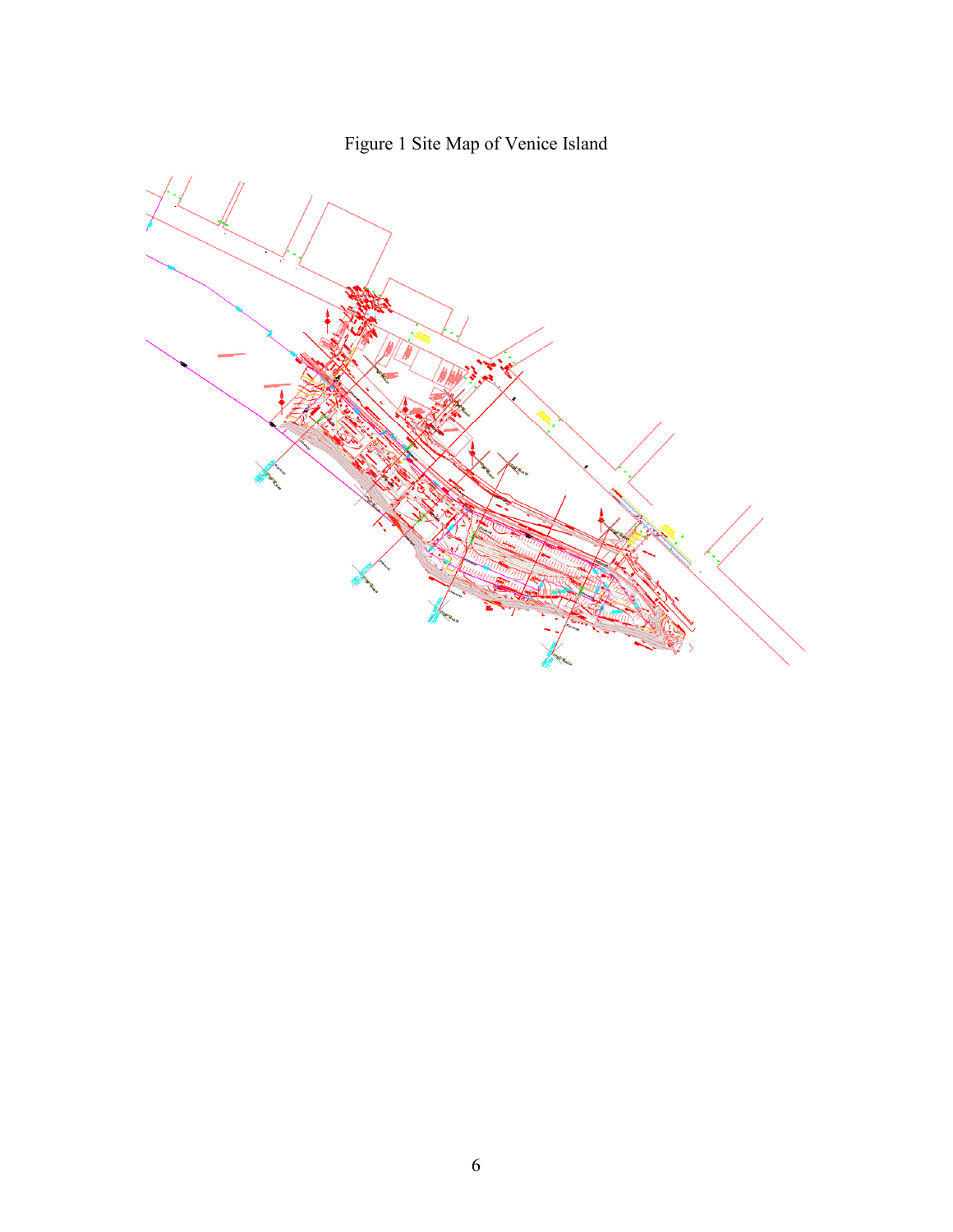



Schuylkill River Water Surface Profile - Existing Conditions from Philadelphia Flood Insurance Study, August 1996

Figure 3 Section 71669 Lock Street Centerline, Eastern Edge of Construction

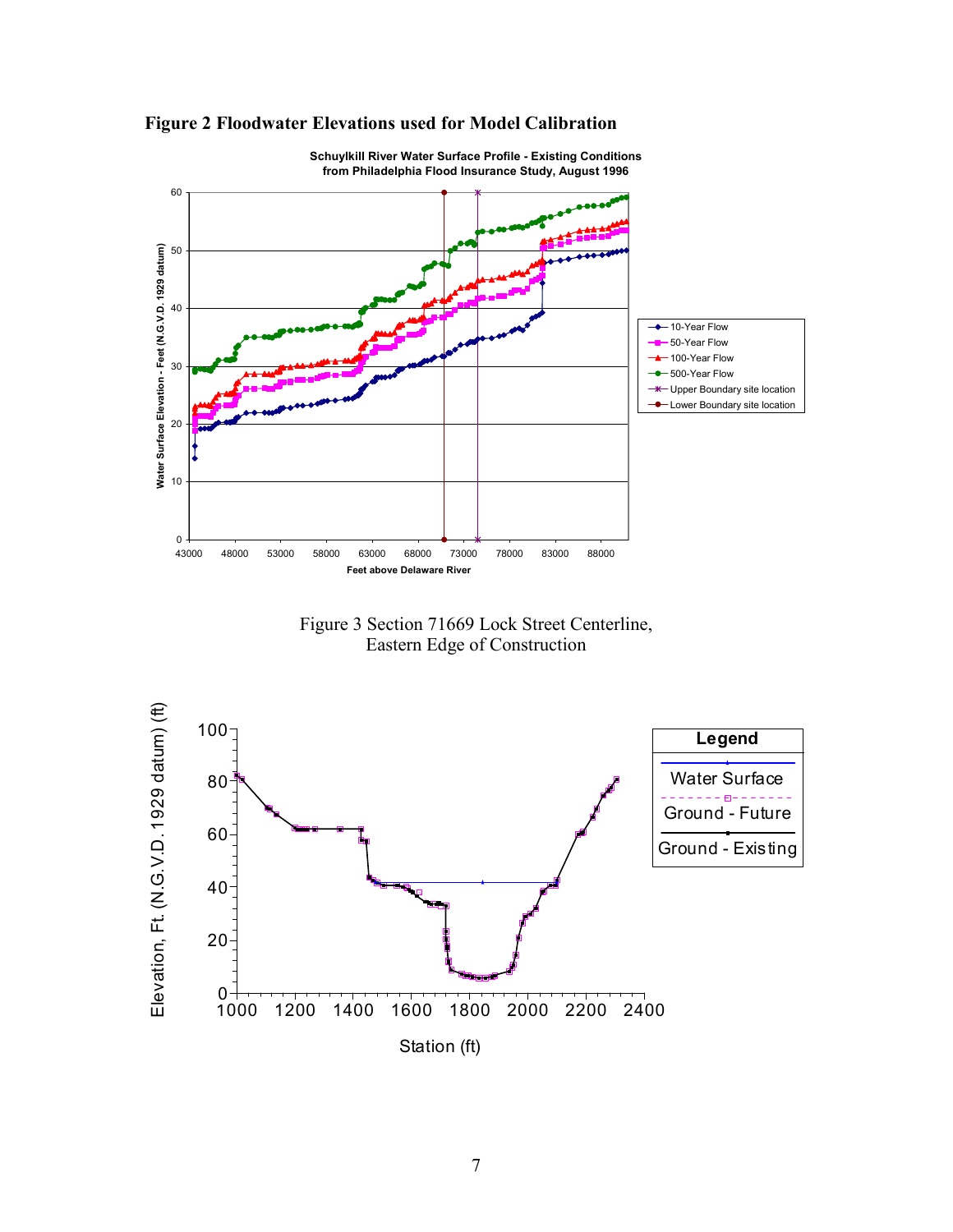

8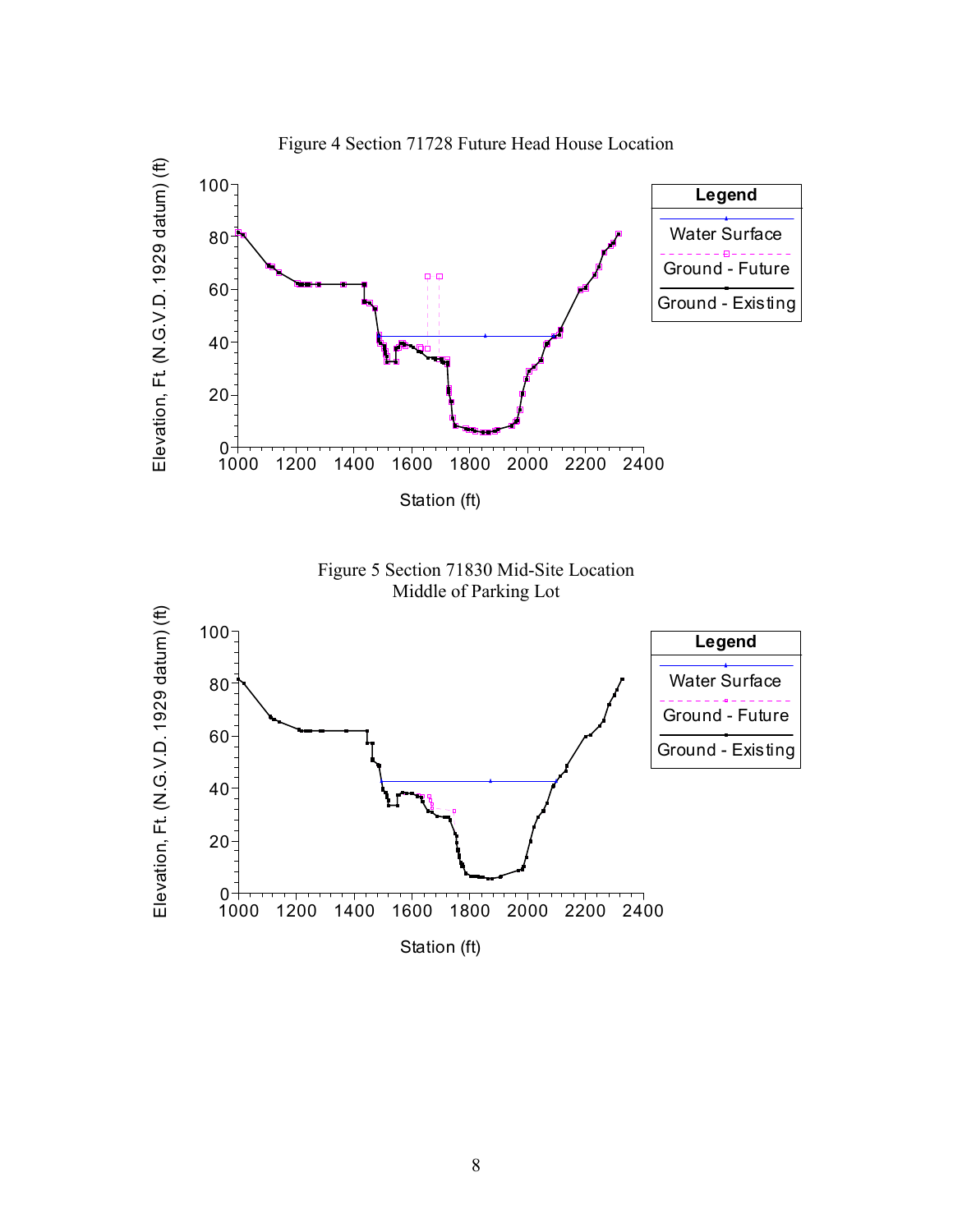



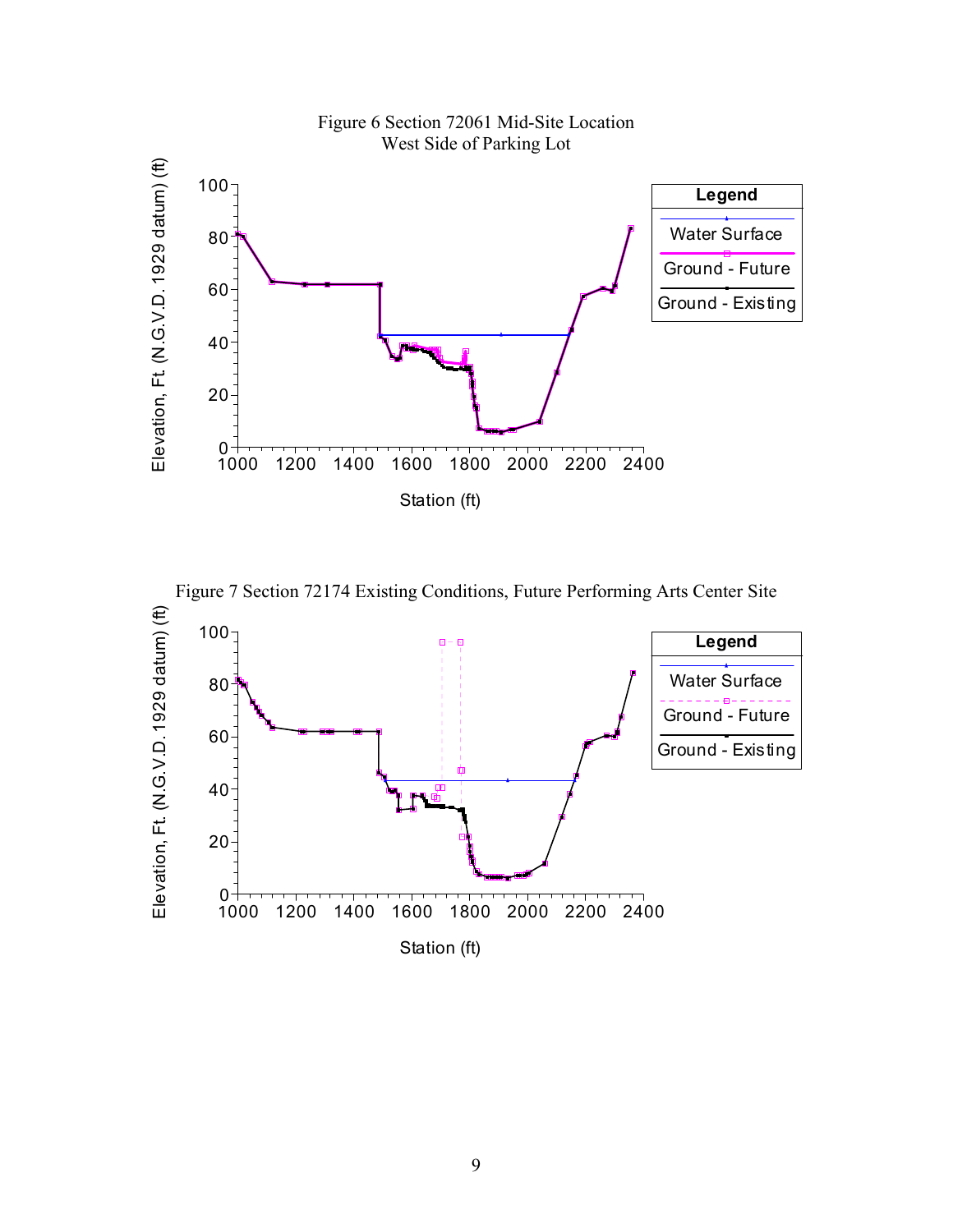



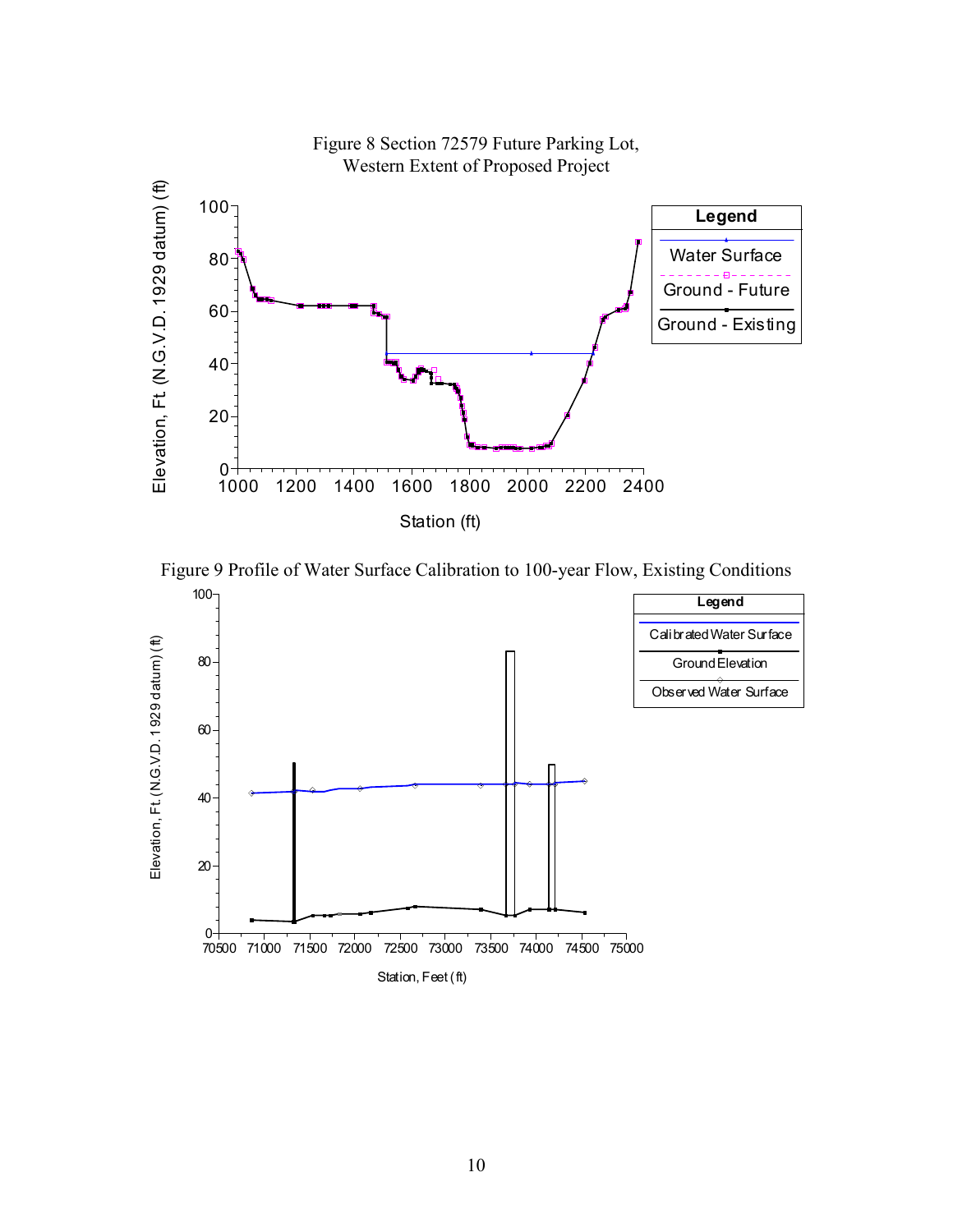| Table 2 lists the 100-year flow water surface elevation data from the Philadelphia FIS |
|----------------------------------------------------------------------------------------|
| along with the HEC-RAS computer model predictions based upon existing ground           |
| profiles.                                                                              |

| Table 2 Calibration to 100-year Flood Flow in Schuylkill River |                      |                   |                            |              |                   |         |
|----------------------------------------------------------------|----------------------|-------------------|----------------------------|--------------|-------------------|---------|
|                                                                |                      | 1996 FIS          | <b>HEC-RAS Calibration</b> |              |                   |         |
|                                                                | <b>Water Surface</b> |                   | <b>Water Surface</b>       |              |                   | Percent |
| <b>Station</b>                                                 |                      | <b>Elevations</b> | <b>Elevations</b>          |              | <b>Difference</b> | Error   |
|                                                                | Feet                 | Feet              | Feet                       | Feet         | Feet              | $\%$    |
|                                                                | N.G.V.D.             | Philadelphia      | N.G.V.D.                   | Philadelphia |                   |         |
|                                                                | 1929                 | Datum             | 1929                       | Datum        |                   |         |
| 70869                                                          | 41.27                | 35.56             | 41.27                      | 35.56        | $\mathbf 0$       | 0%      |
| 71321                                                          | 41.58                | 35.87             | 41.71                      | 36           | 0.13              | $0\%$   |
| 71341                                                          | 41.62                | 35.91             | 42.06                      | 36.35        | 0.44              | 1%      |
| 71537                                                          | 42.05                | 36.34             | 41.96                      | 36.25        | $-0.09$           | $0\%$   |
| 72061                                                          | 42.71                | 37                | 36.97<br>42.68             |              | $-0.03$           | $0\%$   |
| 72666                                                          | 43.59                | 37.88             | 43.83                      | 38.12        | 0.24              | $1\%$   |
| 73395                                                          | 43.62                | 37.91             | 43.8                       | 38.09        | 0.18              | $0\%$   |
| 73675                                                          | 43.98                | 38.27             | 44.22                      | 38.51        | 0.24              | 1%      |
| 73739                                                          | 44.01                | 38.3              | 44.3                       | 38.59        | 0.29              | 1%      |
| 73933                                                          | 43.97                | 38.26             | 44.17                      | 38.46        | 0.2               | $0\%$   |
| 74148                                                          | 43.82                | 38.11             | 44.04                      | 38.33        | 0.22              | 1%      |
| 74224                                                          | 43.88                | 38.17             | 44.28                      | 38.57        | 0.4               | 1%      |
| 74545                                                          | 44.81                | 39.1              | 44.82                      | 39.11        | 0.01              | $0\%$   |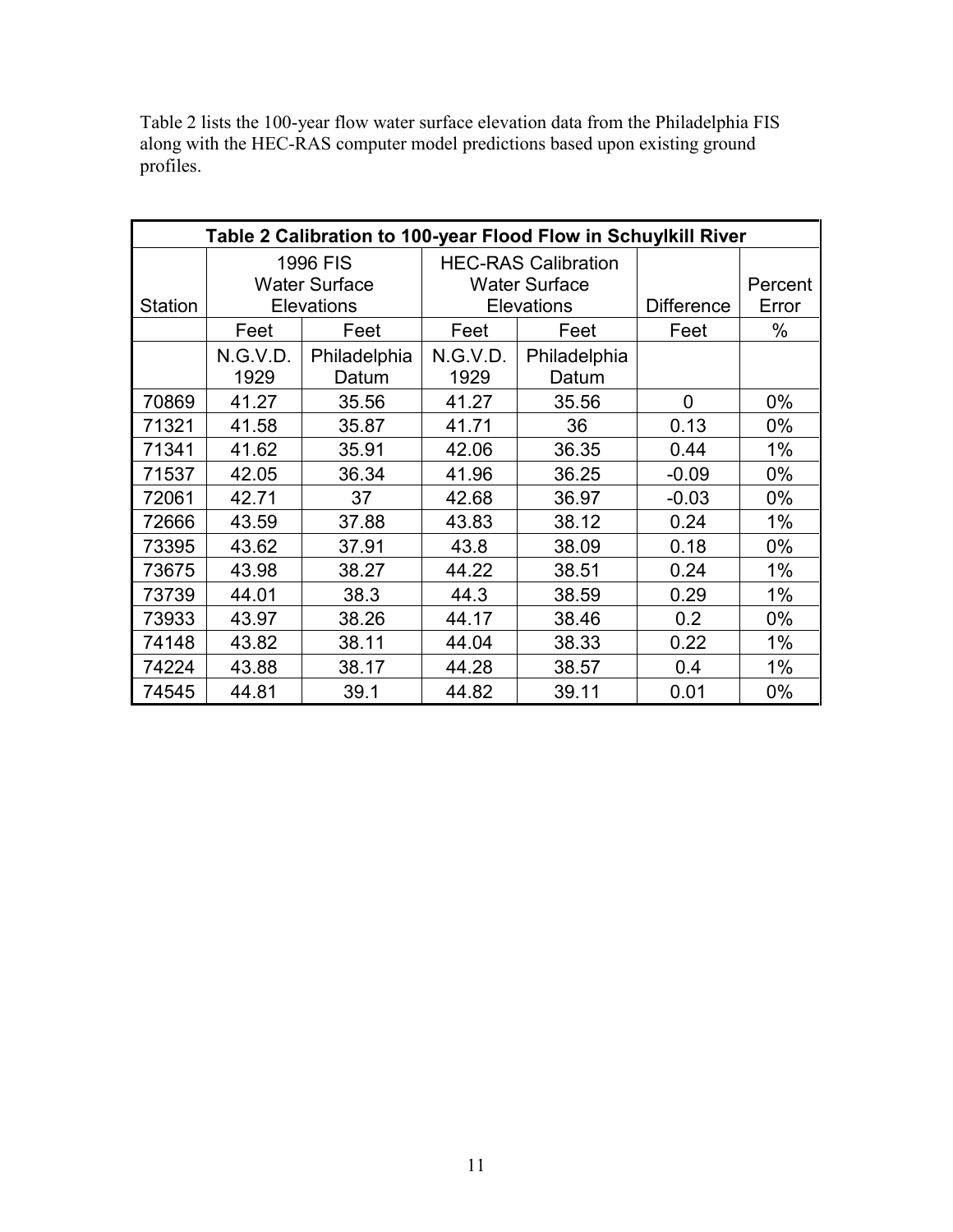#### Proposed Future Conditions

Future conditions are represented in the HEC-RAS model by the construction of a CSO holding tank and head house, a performing arts center, parking lot, spray park, playground, basketball court, hockey rink and recreation facilities.

These proposed features were accounted for in the model by modifying cross-sections 71728 (CSO head house), 72096 (mid site), 72174 (performing arts center), and 72579 (parking lot). The cross-sections representing the proposed future conditions are included in Figures 3 through 8. The only changes made to the model input to represent future conditions were the cross-section profiles for the six (6) cross-sections in the project area.

There is no significant change in the future water surface elevations as a result of the proposed constructions. The calculated water surface elevations for existing and future conditions under 100-year flow conditions are listed in Table 3. The maximum increase in water surface elevations is 0.01 feet (0.12 inch). At some locations, the hydraulic model calculates a decrease in water surface elevations under proposed conditions. The greatest decrease in water surface elevation is 0.20 feet (2.4 inches) at station 71830 (Mid-Site, 102 feet upstream from the head house).

These drops in water surface elevation are accompanied by an increase in velocity. The water velocities under 100-year flow conditions and existing and future site profiles are listed and compared in Table 4. The maximum increase in velocity under future conditions is 0.58 feet per second (fps) at the proposed Performing Arts Center (station 72174). This represents a 7% increase in flow velocity. This is not a significant increase under 100-year flood conditions. Since the main impact of increased velocities is to increase the erosive force (shear stress) on the river bed and bank, the impact of the proposed project on shear stresses was evaluated.

The shear stresses calculated for existing and future conditions are compared in Table 5. The maximum change in shear stress for future conditions is 0.02 pounds per square foot (psf). This is not a significant increase in shear stress and will not result in increased erosion.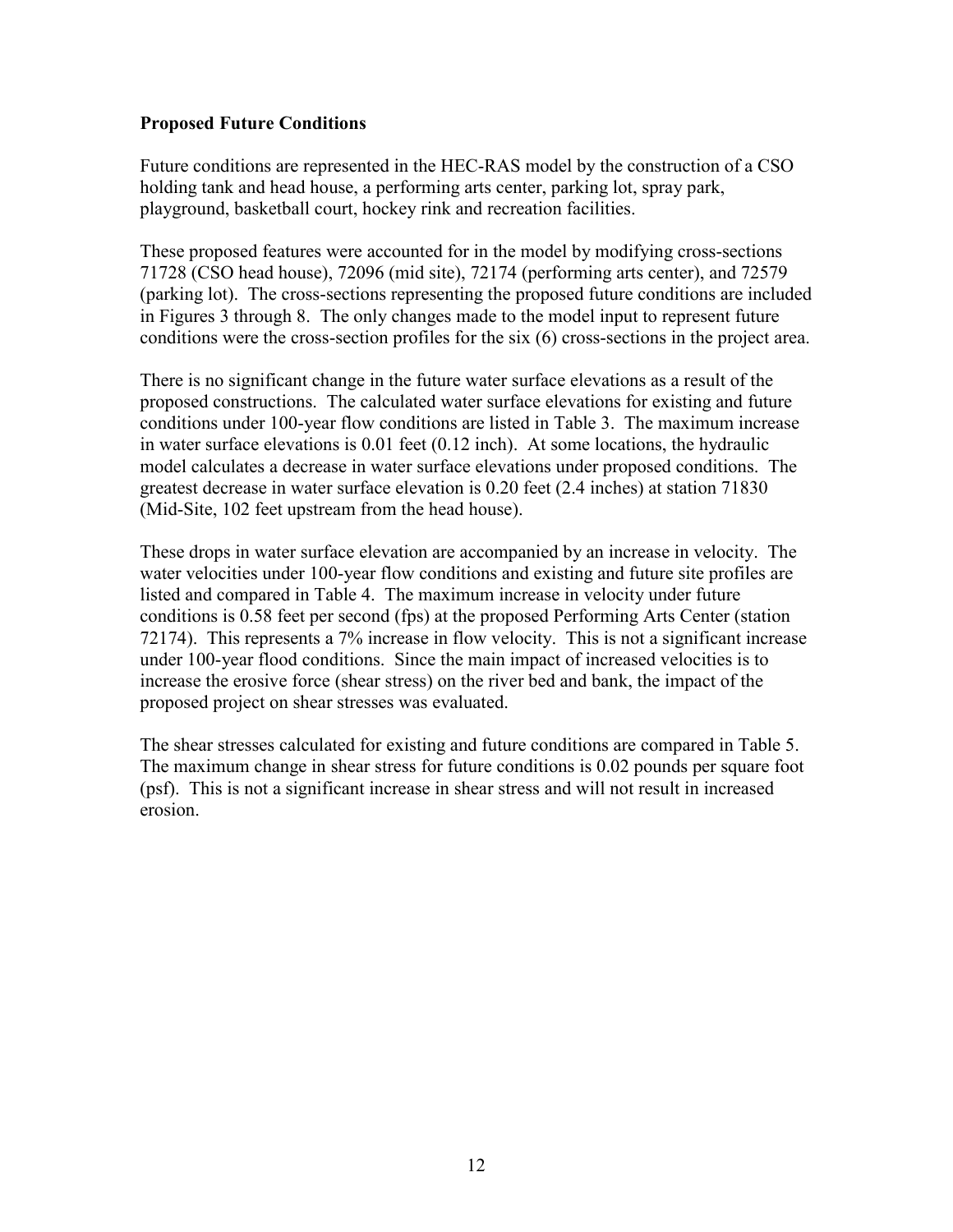| Table 3 Water Surface Elevations for Existing and Future Conditions<br>at 100-year Flood Flow |                     |                            |                          |                       |                   |                                      |
|-----------------------------------------------------------------------------------------------|---------------------|----------------------------|--------------------------|-----------------------|-------------------|--------------------------------------|
| Station                                                                                       |                     | <b>Existing Conditions</b> | <b>Future Conditions</b> |                       | <b>Difference</b> | Description                          |
|                                                                                               | Feet                | Feet                       | Feet                     | Feet                  | Feet              |                                      |
|                                                                                               | <b>NGVD</b><br>1929 | Philadelphia<br>Datum      | <b>NGVD</b><br>1929      | Philadelphia<br>Datum |                   |                                      |
| 74545                                                                                         | 44.82               | 39.11                      | 44.83                    | 39.12                 | 0.01              |                                      |
| 74224                                                                                         | 44.28               | 38.57                      | 44.28                    | 38.57                 | 0.00              |                                      |
| 74148                                                                                         | 44.04               | 38.33                      | 44.05                    | 38.34                 | 0.01              |                                      |
| 73933                                                                                         | 44.17               | 38.46                      | 44.18                    | 38.47                 | 0.01              |                                      |
| 73739                                                                                         | 44.30               | 38.59                      | 44.31                    | 38.60                 | 0.01              |                                      |
| 73675                                                                                         | 44.22               | 38.51                      | 44.22                    | 38.51                 | 0.00              |                                      |
| 73395                                                                                         | 43.80               | 38.09                      | 43.81                    | 38.10                 | 0.01              |                                      |
| 72666                                                                                         | 43.83               | 38.12                      | 43.83                    | 38.12                 | 0.00              |                                      |
| 72579                                                                                         | 43.74               | 38.03                      | 43.73                    | 38.02                 | $-0.01$           | Parking Lot<br>(Proposed)            |
| 72174                                                                                         | 43.11               | 37.40                      | 43.00                    | 37.29                 | $-0.11$           | Performing Arts<br>Center            |
| 72061                                                                                         | 42.68               | 36.97                      | 42.58                    | 36.87                 | $-0.10$           | Mid-Site West Side<br>of Parking Lot |
| 71830                                                                                         | 42.50               | 36.79                      | 42.30                    | 36.59                 | $-0.20$           | Mid-Site Middle of<br>Parking Lot    |
| 71728                                                                                         | 42.19               | 36.48                      | 42.08                    | 36.37                 | $-0.11$           | CSO Head House                       |
| 71669                                                                                         | 41.87               | 36.16                      | 41.87                    | 36.16                 | 0.00              | <b>Lock Street</b><br>Centerline     |
| 71537                                                                                         | 41.96               | 36.25                      | 41.96                    | 36.25                 | 0.00              |                                      |
| 71341                                                                                         | 42.06               | 36.35                      | 42.06                    | 36.35                 | 0.00              |                                      |
| 71321                                                                                         | 41.71               | 36.00                      | 41.71                    | 36.00                 | 0.00              |                                      |
| 70869                                                                                         | 41.27               | 35.56                      | 41.27                    | 35.56                 | 0.00              |                                      |

٦

r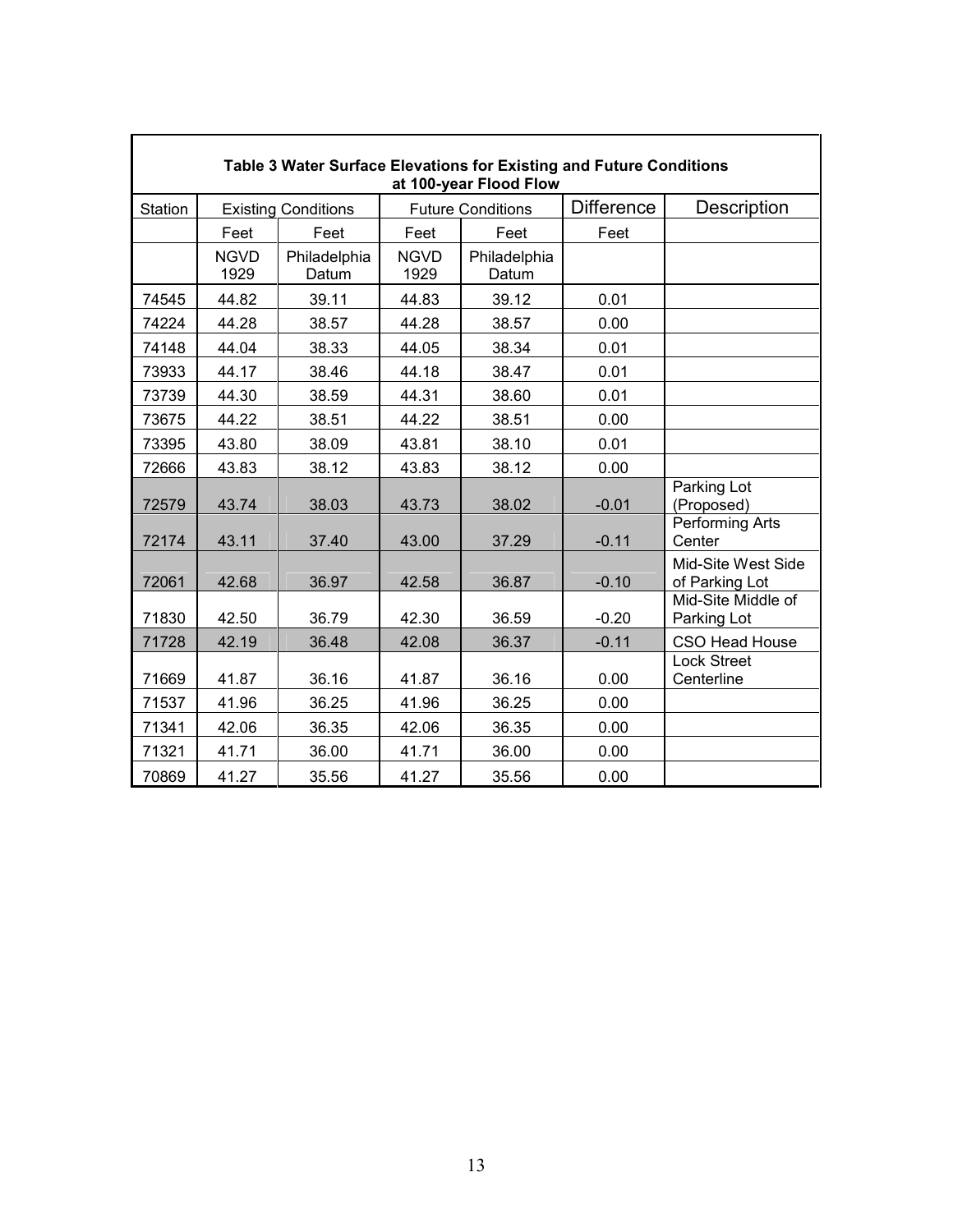| Table 4 Water Velocities for Existing and Future Conditions<br>at 100-year Flood Flow |                        |                      |                   |                                         |  |  |
|---------------------------------------------------------------------------------------|------------------------|----------------------|-------------------|-----------------------------------------|--|--|
| Station                                                                               | Existing<br>Conditions | Future<br>Conditions | <b>Difference</b> | Description                             |  |  |
|                                                                                       | Feet/Second            | Feet/Second          | Feet/Second       |                                         |  |  |
| 74545                                                                                 | 7.02                   | 7.02                 | 0.00              |                                         |  |  |
| 74224                                                                                 | 8.48                   | 8.48                 | 0.00              |                                         |  |  |
| 74148                                                                                 | 8.57                   | 8.56                 | $-0.01$           |                                         |  |  |
| 73933                                                                                 | 7.59                   | 7.59                 | 0.00              |                                         |  |  |
| 73739                                                                                 | 6.77                   | 6.76                 | $-0.01$           |                                         |  |  |
| 73675                                                                                 | 6.79                   | 6.79                 | 0.00              |                                         |  |  |
| 73395                                                                                 | 7.40                   | 7.40                 | 0.00              |                                         |  |  |
| 72666                                                                                 | 6.70                   | 6.69                 | $-0.01$           |                                         |  |  |
| 72579                                                                                 | 6.86                   | 6.93                 | 0.07              | Parking Lot<br>(Proposed)               |  |  |
| 72174                                                                                 | 8.11                   | 8.69                 | 0.58              | Performing<br><b>Arts Center</b>        |  |  |
| 72061                                                                                 | 8.72                   | 9.04                 | 0.32              | Mid-Site<br>West Side of<br>Parking Lot |  |  |
| 71830                                                                                 | 9.08                   | 9.52                 | 0.44              | Mid-Site<br>Middle of<br>Parking Lot    |  |  |
| 71728                                                                                 | 9.68                   | 10.16                | 0.48              | <b>CSO Head</b><br>House                |  |  |
| 71669                                                                                 | 10.40                  | 10.44                | 0.04              | <b>Lock Street</b><br>Centerline        |  |  |
| 71537                                                                                 | 10.04                  | 10.04                | 0.00              |                                         |  |  |
| 71341                                                                                 | 9.60                   | 9.60                 | 0.00              |                                         |  |  |
| 71321                                                                                 | 9.74                   | 9.74                 | 0.00              |                                         |  |  |
| 70869                                                                                 | 10.35                  | 10.35                | 0.00              |                                         |  |  |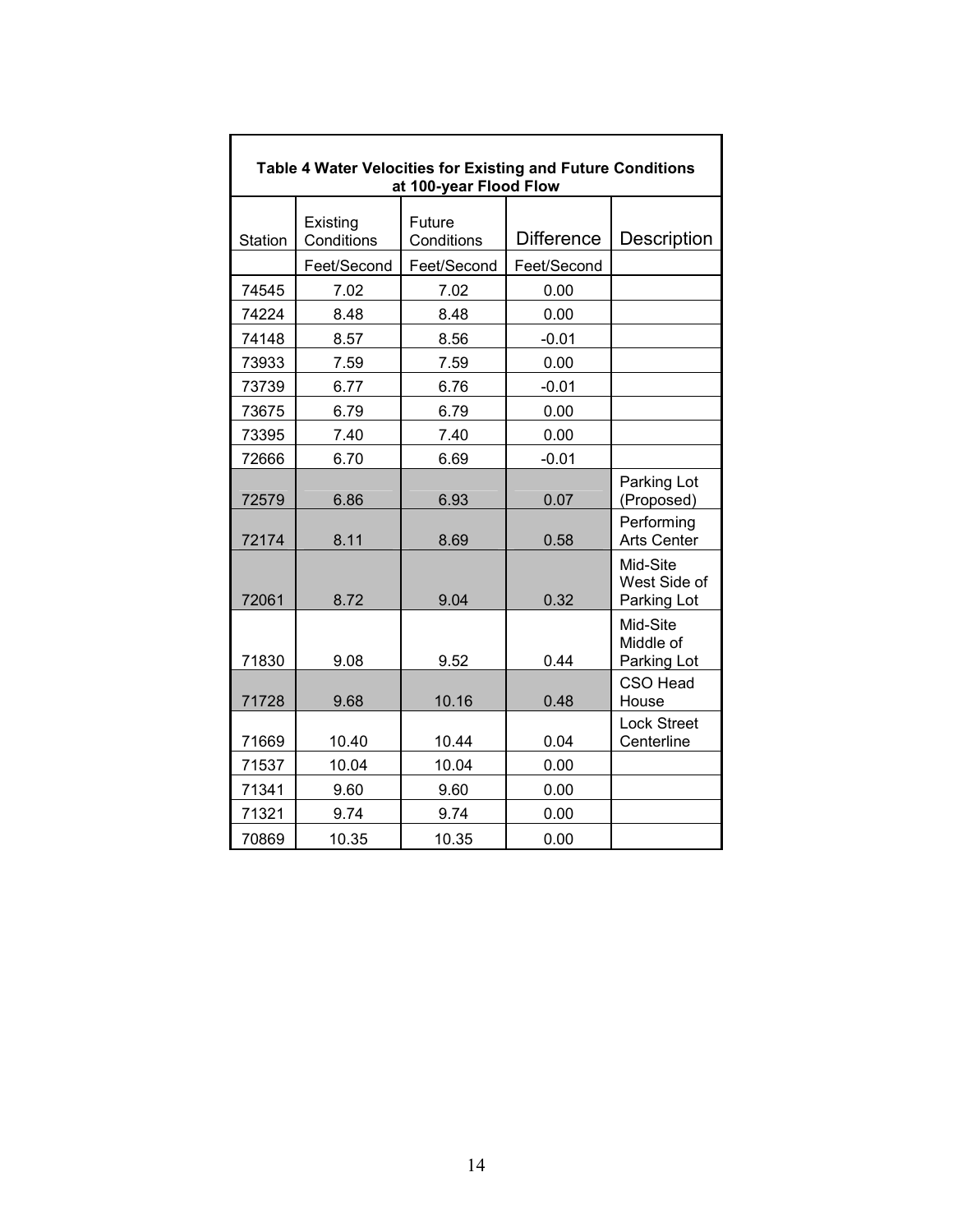| Table 5 Shear Stresses for Existing and Future Conditions<br>at 100-year Flood Flow |                        |                      |                   |                                         |  |  |  |
|-------------------------------------------------------------------------------------|------------------------|----------------------|-------------------|-----------------------------------------|--|--|--|
| <b>Station</b>                                                                      | Existing<br>Conditions | Future<br>Conditions | <b>Difference</b> | <b>Description</b>                      |  |  |  |
|                                                                                     | lb/sq ft               | lb/sq ft             | lb/sq ft          |                                         |  |  |  |
| 74545                                                                               | 0.24                   | 0.24                 | 0.00              |                                         |  |  |  |
| 74224                                                                               | 0.44                   | 0.44                 | 0.00              |                                         |  |  |  |
| 74148                                                                               | 0.32                   | 0.32                 | 0.00              |                                         |  |  |  |
| 73933                                                                               | 0.21                   | 0.21                 | 0.00              |                                         |  |  |  |
| 73739                                                                               | 0.18                   | 0.18                 | 0.00              |                                         |  |  |  |
| 73675                                                                               | 0.18                   | 0.18                 | 0.00              |                                         |  |  |  |
| 73395                                                                               | 0.19                   | 0.19                 | 0.00              |                                         |  |  |  |
| 72666                                                                               | 0.16                   | 0.16                 | 0.00              |                                         |  |  |  |
| 72579                                                                               | 0.17                   | 0.17                 | 0.00              | Parking Lot<br>(Proposed)               |  |  |  |
| 72174                                                                               | 0.24                   | 0.25                 | 0.01              | Performing<br><b>Arts Center</b>        |  |  |  |
| 72061                                                                               | 0.28                   | 0.27                 | $-0.01$           | Mid-Site<br>West Side of<br>Parking Lot |  |  |  |
| 71830                                                                               | 0.29                   | 0.30                 | 0.01              | Mid-Site<br>Middle of<br>Parking Lot    |  |  |  |
| 71728                                                                               | 0.30                   | 0.32                 | 0.02              | <b>CSO Head</b><br>House                |  |  |  |
| 71669                                                                               | 0.31                   | 0.31                 | 0.00              | <b>Lock Street</b><br>Centerline        |  |  |  |
| 71537                                                                               | 0.32                   | 0.32                 | 0.00              |                                         |  |  |  |
| 71341                                                                               | 0.41                   | 0.41                 | 0.00              |                                         |  |  |  |
| 71321                                                                               | 0.43                   | 0.43                 | 0.00              |                                         |  |  |  |
| 70869                                                                               | 0.39                   | 0.39                 | 0.00              |                                         |  |  |  |

 $\overline{\phantom{a}}$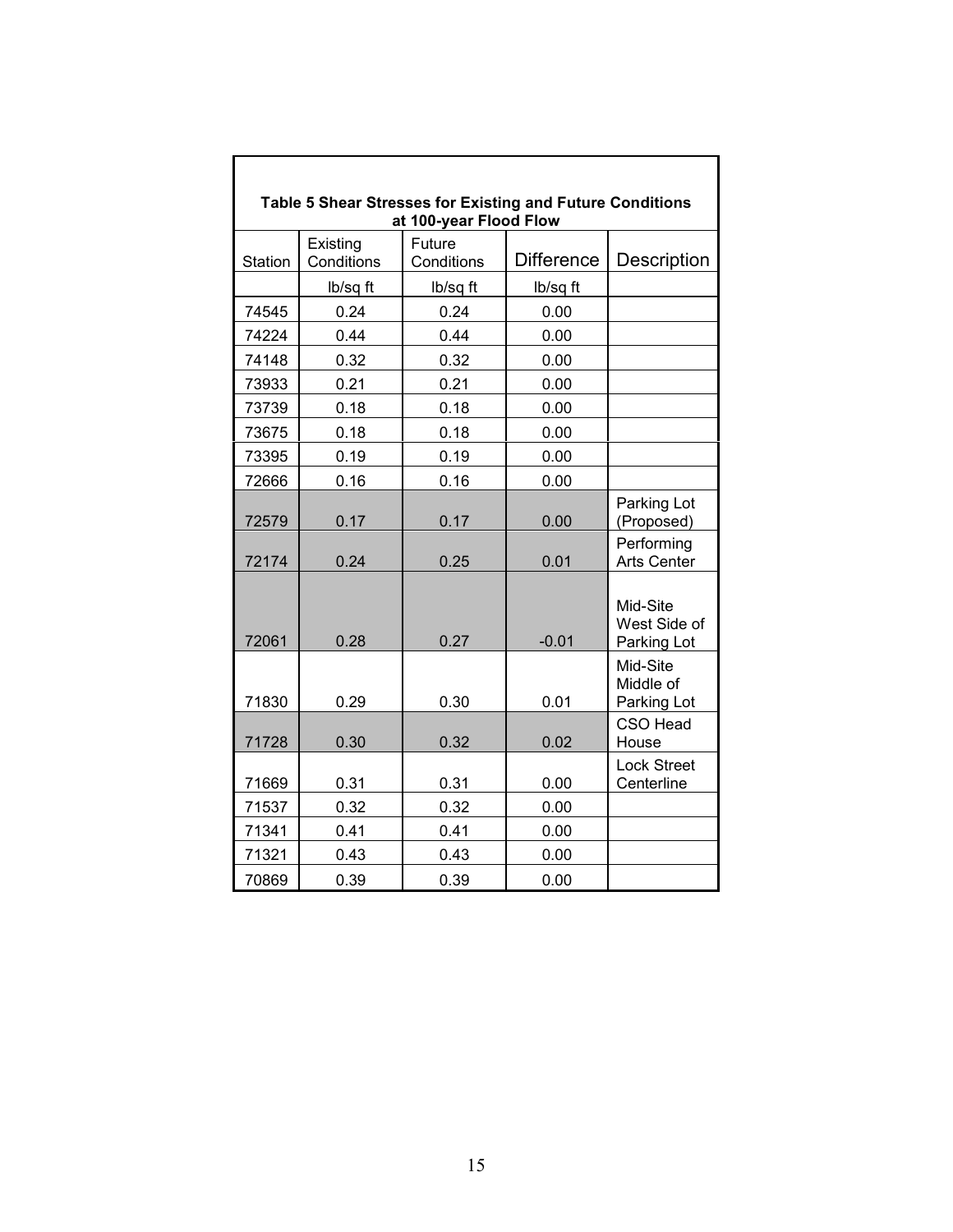#### Summary and Conclusions

The HEC-RAS hydraulic model was calibrated to match the established 100-year flood elevations along the Schuylkill River in a 4,000 feet long segment of the river along Venice Island. The cross-sections in the model were modified to represent elevation changes by the proposed Manayunk Sewer Basin Construction and Venice Island Recreation Center Reconstruction project. The proposed project results in insignificant changes in the water surface elevations under 100-year flow conditions of 109,000 cfs. Specifically, the maximum increase in water surface elevation was 0.01 feet (0.12 inch), the maximum increase in velocity was 0.58 fps and the maximum increase in the shear stress was 0.02 psf. As these changes are less than the error of estimation by the hydraulic model, we conclude that the proposed project will not result in any significant changes in water surface elevation, velocity, or shear stress.